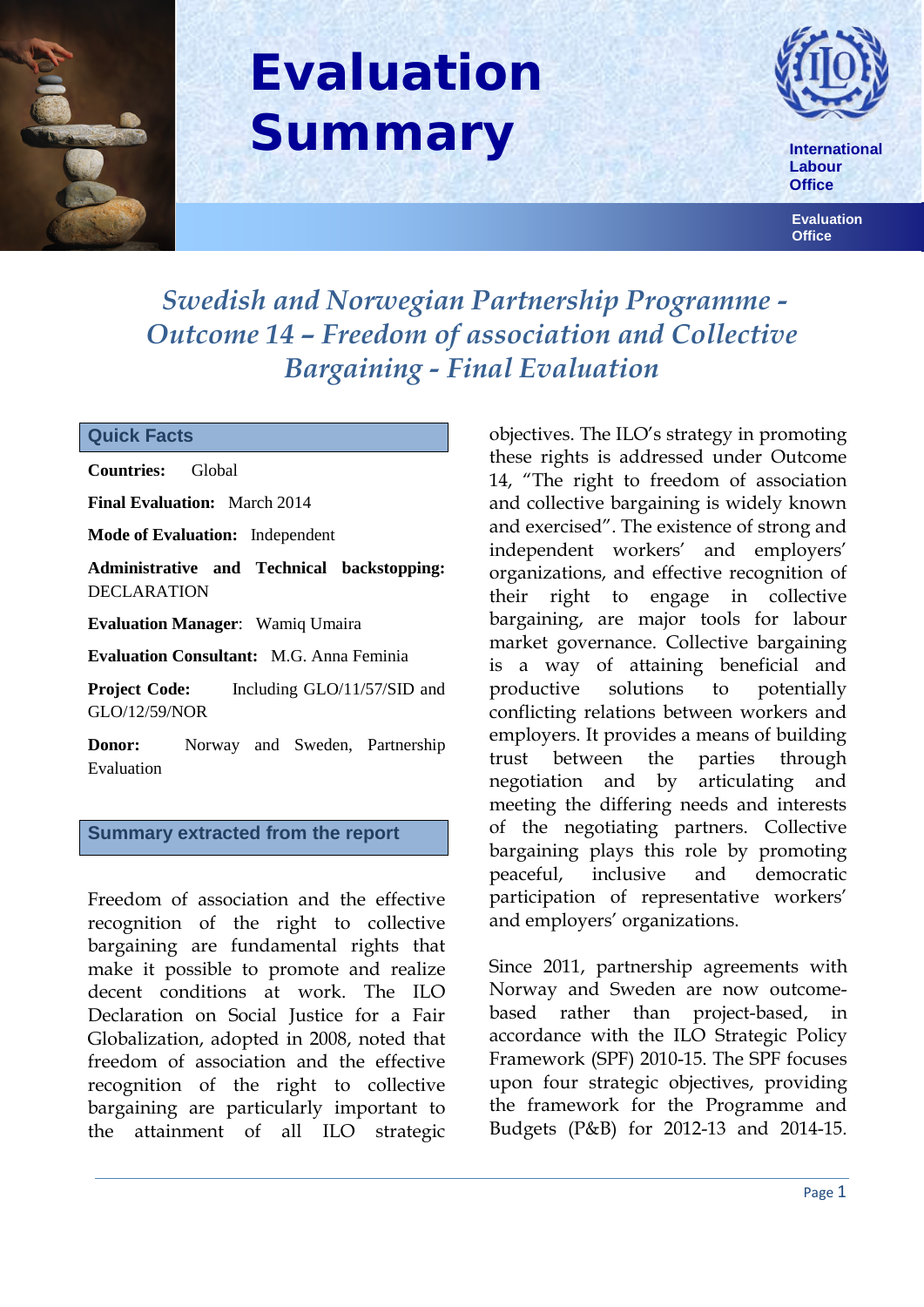These contain nineteen Decent Work Outcomes, each comprised of one or more indicators. Outcome 14 has been identified as a priority outcome in partnerships with Norway and Sweden and subsequently two technical cooperation projects have been funded: "Promoting Freedom of Association and the Right to Collective Bargaining", under Norwegian cooperation, and "Freedom of Association and Collective Bargaining in the Rural, Export Processing and Domestic Work Sectors" together with a project to develop "Global diagnostic tools on freedom of association and collective bargaining rights in the rural, export processing and domestic work sectors", under Swedish cooperation. The ILO's Programme for the Promotion of the Declaration of Fundamental Principles and Rights at Work managed the implementation of both projects, which fell under the responsibility of the coordinator of Outcome 14.

A joint final independent evaluation has been commissioned for the two projects, the primary purpose of which has been to determine to what extent the projects achieved their stated objectives, and how and why these objectives have or have not been achieved. The evaluation has also sought to reflect on the extent to which the project outputs are applicable as global tools, with specific attention having been given to the tool developed by the Swedish project - providing recommendations on how to build on the achievements and lessons learned, as well as identifying and documenting good practice to be used in any further project phases or other relevant areas of ILO work.

The evaluation took place in March and

April 2014 and focussed on the results achieved by both projects through the activities implemented from January 2012 to March 2014. The principal clients of this evaluation are the donors of both projects, the "Freedom of Association and Collective Bargaining" programme teams, ILO offices in target countries and other relevant HQ staff, and tripartite constituents in target countries.

The evaluation has aimed to assess the effect and impact of the support provided by Sweden and Norway to the ILO's Outcome 14. It has done this by evaluating the relevance, effectiveness, efficiency, sustainability and impact of their activities, including an evaluation of the projects' outcomes for beneficiaries. In accordance with the methodology of Outcome Based Funding (OBF) evaluations, the key question to have been addressed was the extent to which the donor(s) contribution has allowed the ILO to make progress on the targets established for Outcome 14.

A master list of key evaluation questions contained in the terms of reference has been included in the Evaluation Matrix. The methodological approach for data collection was primarily qualitative in nature. The evaluators reviewed project documents, developed data collection instruments and interviewed representatives from ILO HQ and the field, as well as national stakeholders. Country visits took place in Indonesia, Jordan, the Philippines and South Africa. A total of 103 stakeholders were interviewed, of which 41 were women.

The findings and conclusions below address the key questions listed in the terms of reference and are presented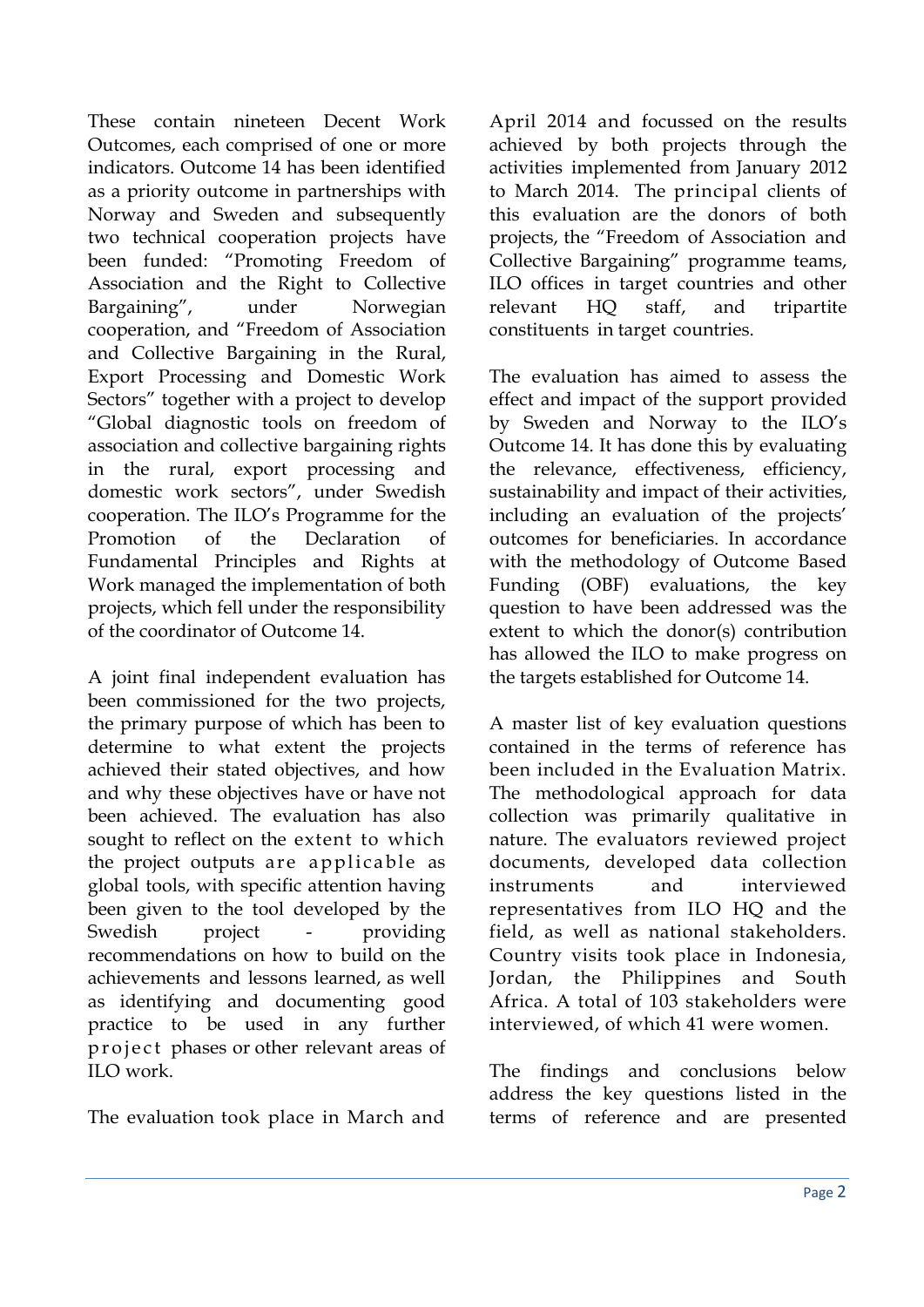according to the evaluation's principal criteria: relevance, coherence of projects design, project management, efficiency, effectiveness, impact and sustainability.

Under the new outcome-based partnership approach, the projects comprise an important contribution to Outcome 14. They were designed as coordinated interventions, but the design of the two projects as a single strategy highlighted two main weaknesses. Firstly, it assumed that coordination would take place without establishing a clear and coherent common logical framework. Secondly, it planned, as part of the same intervention, to develop a new global tool, to achieve tripartite national plans of action of a political nature in specific countries, in addition to implementing and reviewing these. This was far too ambitious.

The Swedish project applied a new sociological approach to the ILO's strategy and expertise in promoting rights to FoACB. Both the Swedish and Norwegian projects fell under the technical coordination of the Outcome 14 coordinator, based in NORMES, while the management responsibility fell under FPRW. A formal mechanism for coordination between the two project teams was not established and attempts at cohesion of the two projects with a view to creating a single intervention was weak, mainly due to flaws in the projects' design. All these elements represented significant challenges for the projects in terms of the effectiveness of their management processes.

The design of the global diagnostic process for the Swedish project was initially documented in two project documents -

one global, and one country-specific. Neither the objectives nor the strategy regarding how each of them was to contribute to the development of the global tool were clear, whilst the Swedish project had a flaw in its design that affected the process throughout. However, through a methodical and rigorous process of gathering quantitative and qualitative data from individual workers and employers, the project succeeded in developing a very innovative methodology, which not only utilized a new sociological approach but also effectively complemented existing ILO knowledge on the practice of FoACB.

Accordingly, the Norwegian project faced substantial delays in its delivery, given that, as initially conceived, it depended upon the achievements of the Swedish project. Nevertheless, after some strategy adjustments, it was able to achieve a reasonable rate of delivery, by building up existing ILO work in the field. With regard to the Swedish project, it met with new challenges and complexities concerning fieldwork management, in particular those which concerned diagnostic missions. As a consequence of challenges that emerged in drafting the diagnostic reports and in approving national plans of action, the delivery rate of expected outputs was slow.

Nevertheless, the Norwegian project was particularly effective when it sought to complement existing strategies at the national level and when it cooperated with other ILO projects, including Better Work. Timely responses to the identified needs of the tripartite constituents also contributed to an achievement of project outcomes. Outcome 1, which centred upon concrete steps having been taken towards the